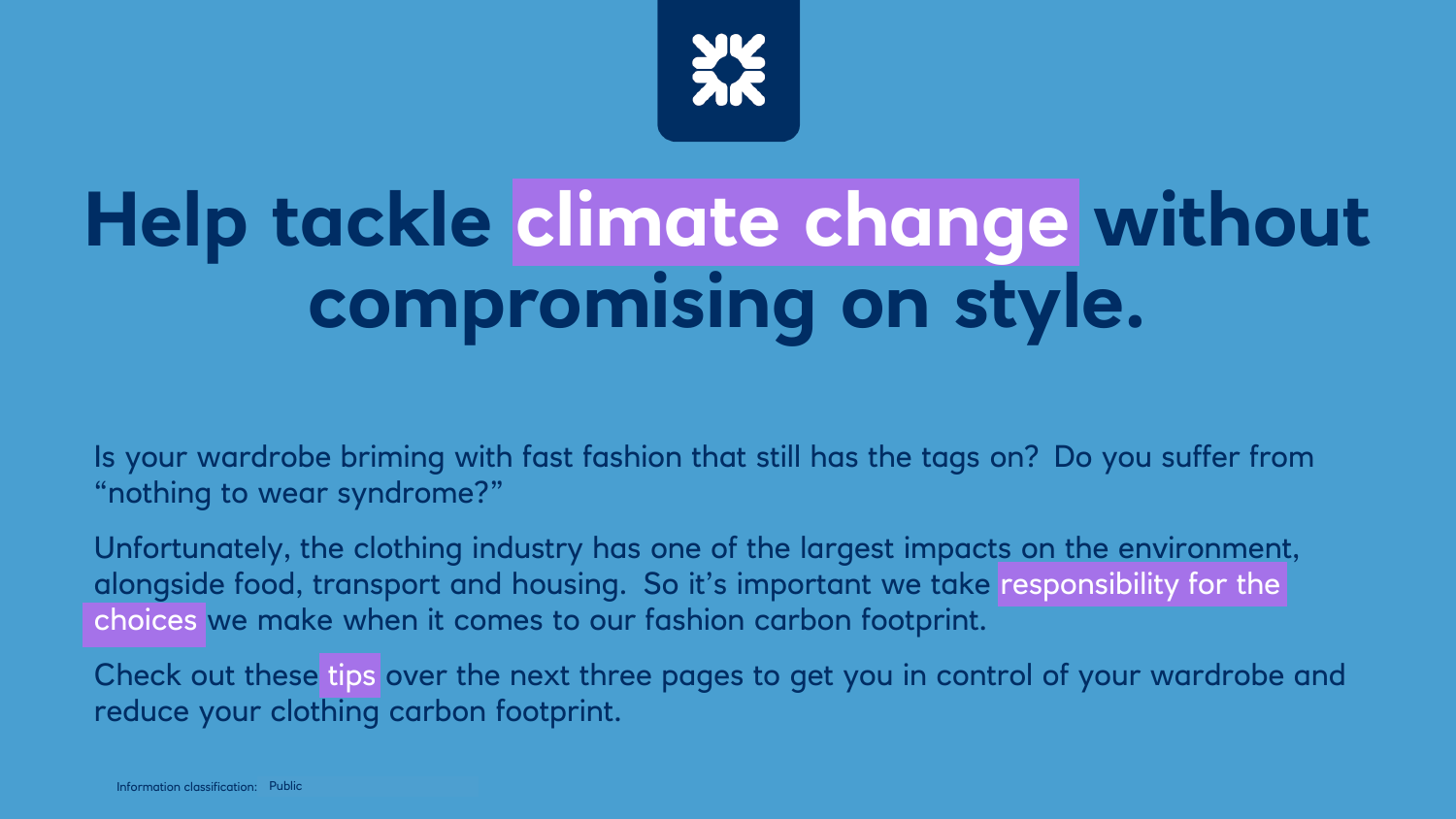

## **Style like you mean it.**

Often we feel like we've nothing to wear. But chances are we've simply got too much stuff and are overwhelmed by the items we have in our wardrobe. Clear out some space in your wardrobe for the items you love. Keep what fits, is versatile and makes you feel good. Then sort items in a way that you can easily find them.

You might even find that you're able to create a new style or trend…. or even better be the height of fashion when trends re-emerge like shoulder pads, scrunchies and shiny tracksuits!

Or, why not create a 'capsule' wardrobe of quality staples of classic shaped clothes in neutral colours that are easy to mix and match and layer.



### **Give it a (second) chance.**

For clothing you no longer want – don't throw it in landfill!

You can donate clothes at a local charity shop, recycle your clothes at recycling banks or retailers which offer retailer clothing 'take backs' or sell items on apps like eBay and Vinted. Or if you've got friends who love your style, ask them if they're interested in taking items off your hands!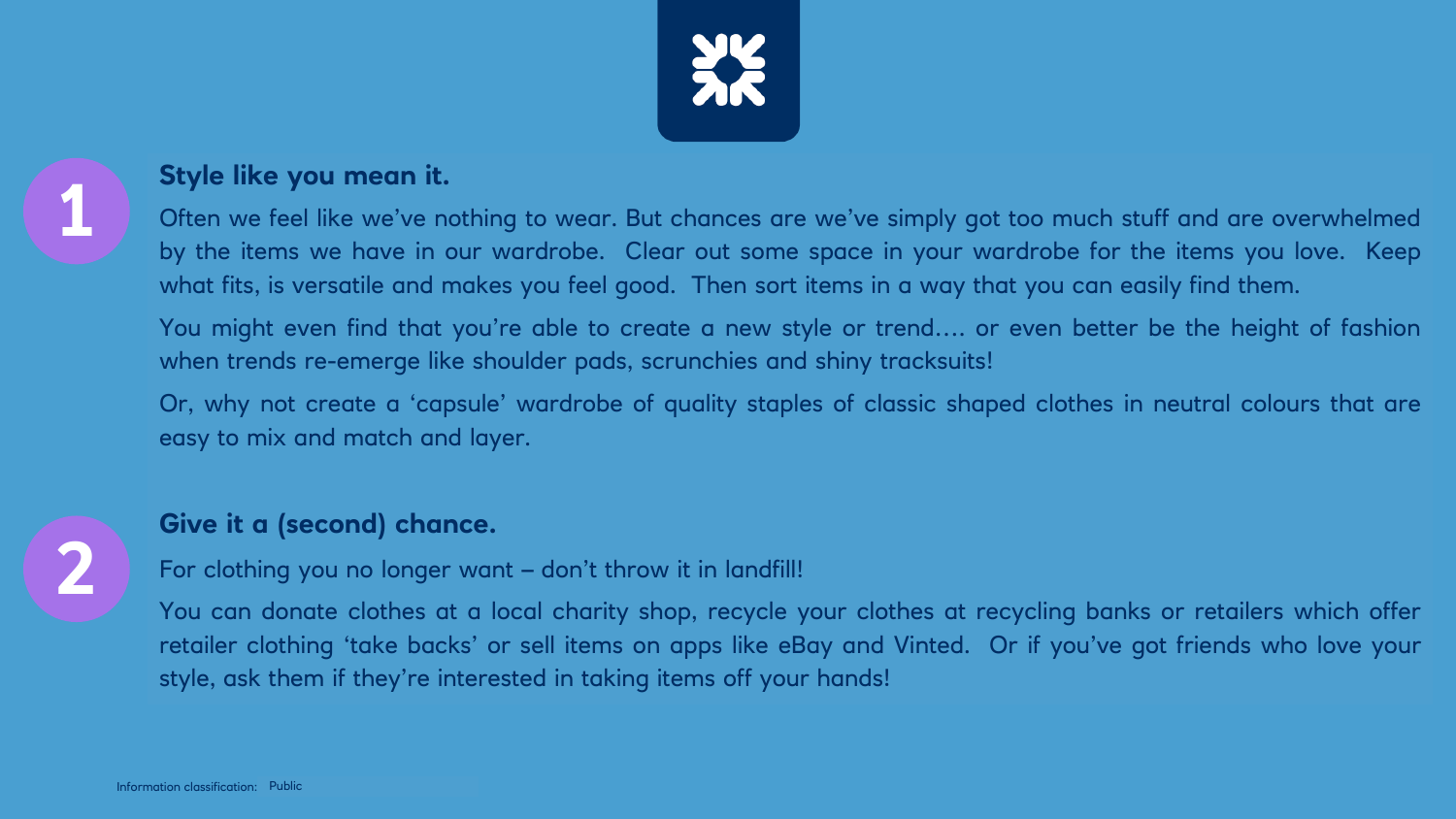

## **Choose quality over quantity.**

If you do need to buy a new item of clothing, consider paying that little bit more money for a timeless item that you'll use again and again rather than an item that's unlikely to last because it's been made from uneconomical materials.

- When making that all important purchase, feel the fabric. Does it seem thin and prone to catches and holes? Are there threads everywhere? Are hems and buttons finished well?
- Spending more on individual items, but less often may be a wise decision as it's kinder on the planet and your wallet in the long run.
- Consider shopping second hand. A lot of high-quality clothes end up in second hand stores. This is an especially good option if you're strapped for cash and budget's an issue.



#### **Seek out climate conscious retailers.**

Before you hit the high streets or click 'buy now' on your online purchase, find out a bit more about the retailer who's selling you the clothes. Where are they sourcing the items from? Are they also doing their bit to be carbon footprint conscious? Do your research.